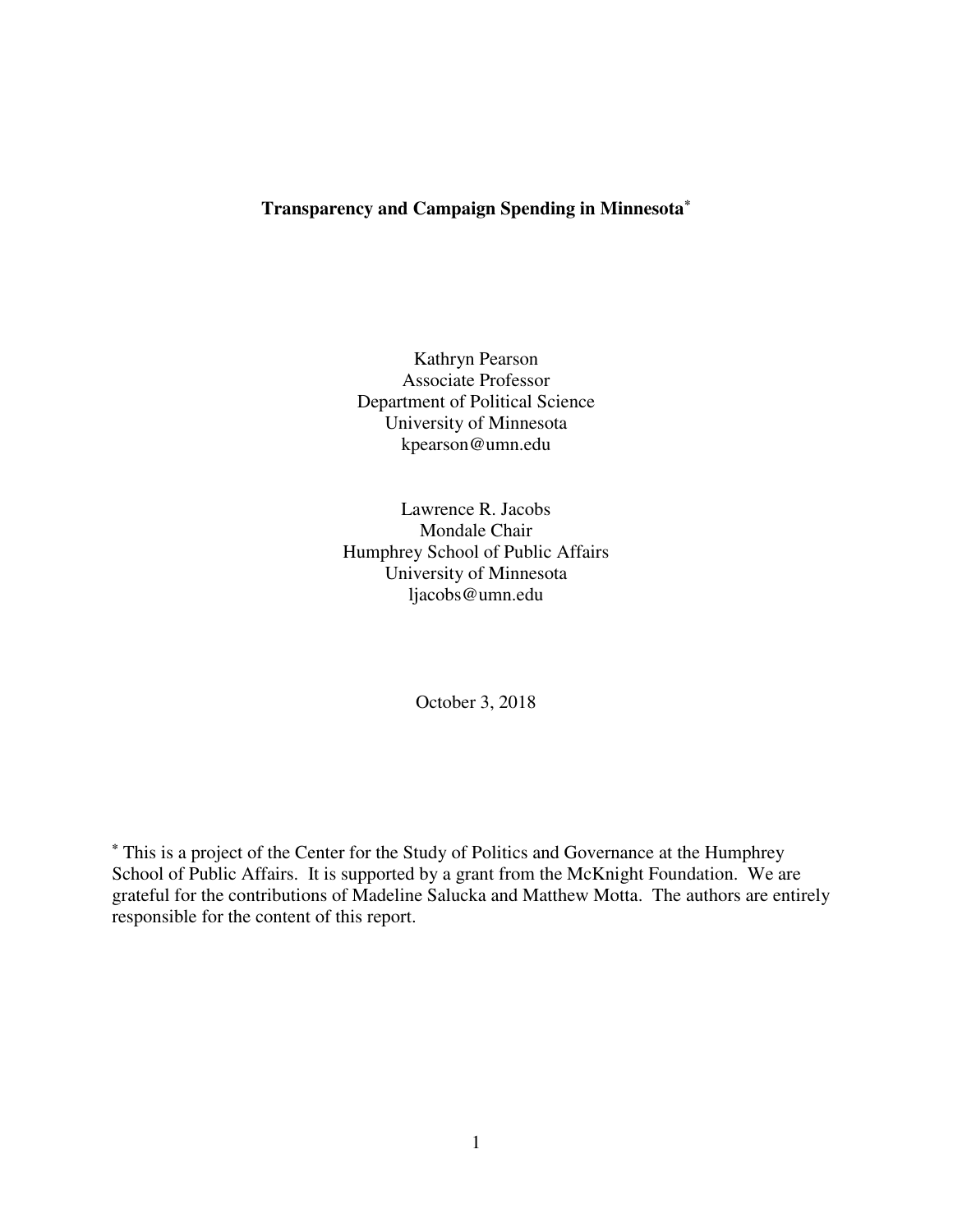# **Executive Summary**

 $\triangleright$  DFL candidates enjoy a more than 2 to 1 advantage overall when it comes to campaign contributions and independent expenditures.

 $\triangleright$  The DFL advantage is largely driven by contributions to, and independent expenditures made in support of, gubernatorial candidate Tim Walz.

 $\triangleright$  Republican state house candidates, however, are benefiting from more independent expenditures on their behalf than their DFL counterparts.

 $\triangleright$  The majority of money that individuals directly contributed to the gubernatorial campaigns is in the form of contributions of over \$500 (65% of Walz's funds; 72% of Johnson's funds).

 $\triangleright$  Most of the money spent on Minnesota campaigns so far is coming from Minnesota, only AG candidate Keith Ellison is getting a sizable share of out-of-state money (50%).

 U.S. Senate and U.S. House races are not included because recent federal election spending has not yet been released.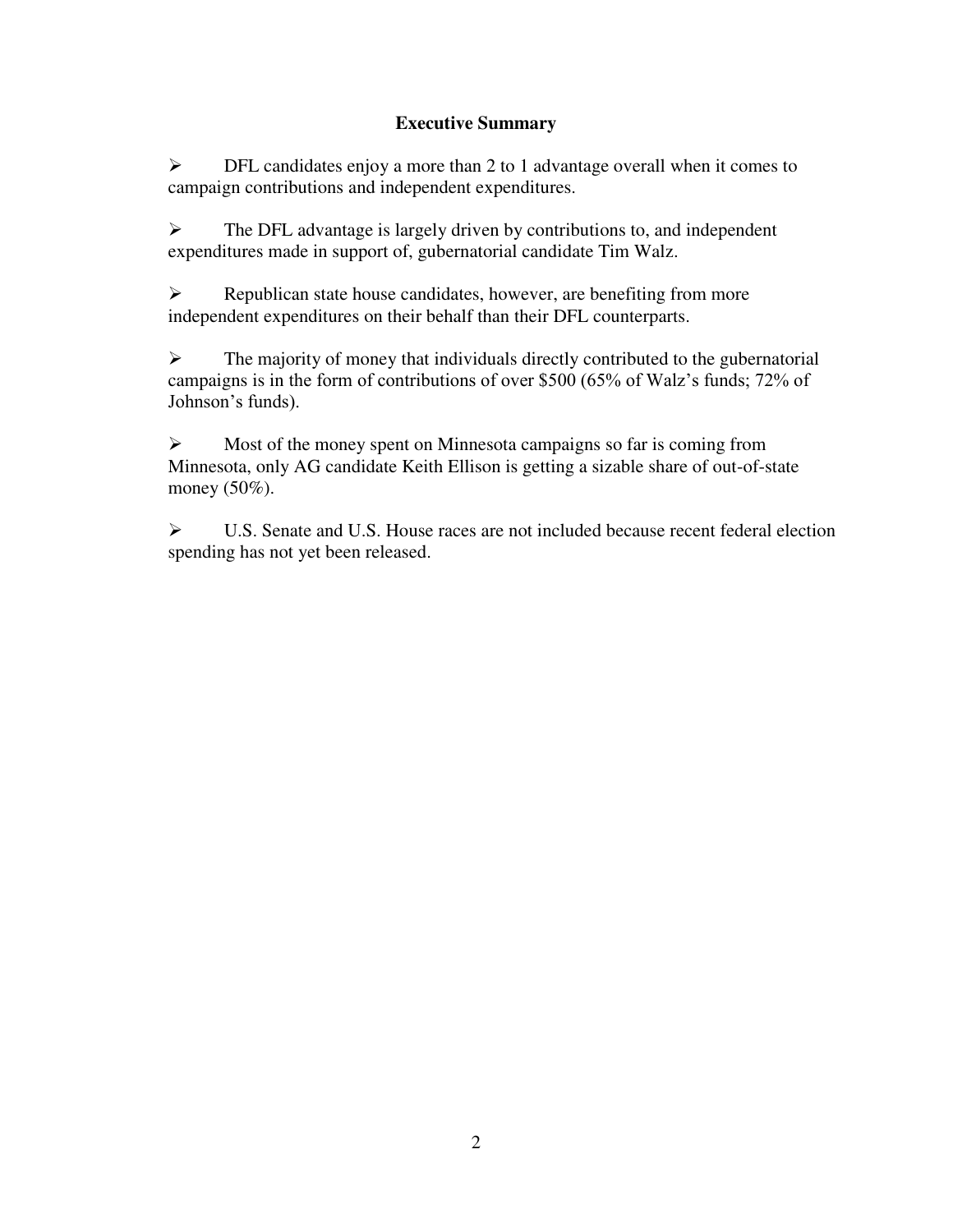## **A Lot of Money**

**DFL candidates enjoy more than double the total amount of campaign support in Minnesota than their Republican counterparts**. Since January 1, 2017, Minnesota DFL candidates have received \$8,100,415 from individuals and groups contributing to their campaigns and from outside groups spending independently compared to \$3,852,896 for their Republican counterparts.

Figure 1 shows that the DFL's biggest financial advantage is in the Governor's race: the DFL gubernatorial candidate, Tim Walz, has more than four times the support of his Republican counterpart, Jeff Johnson: \$5,809,103 million compared to \$1,305,221.

**Minnesota statehouse races, however, break this pattern. Republican candidates have received more support their DFL counterparts – \$2,322,107 compared to \$1,877,943**.



**Figure 1. More campaign spending on DFL races**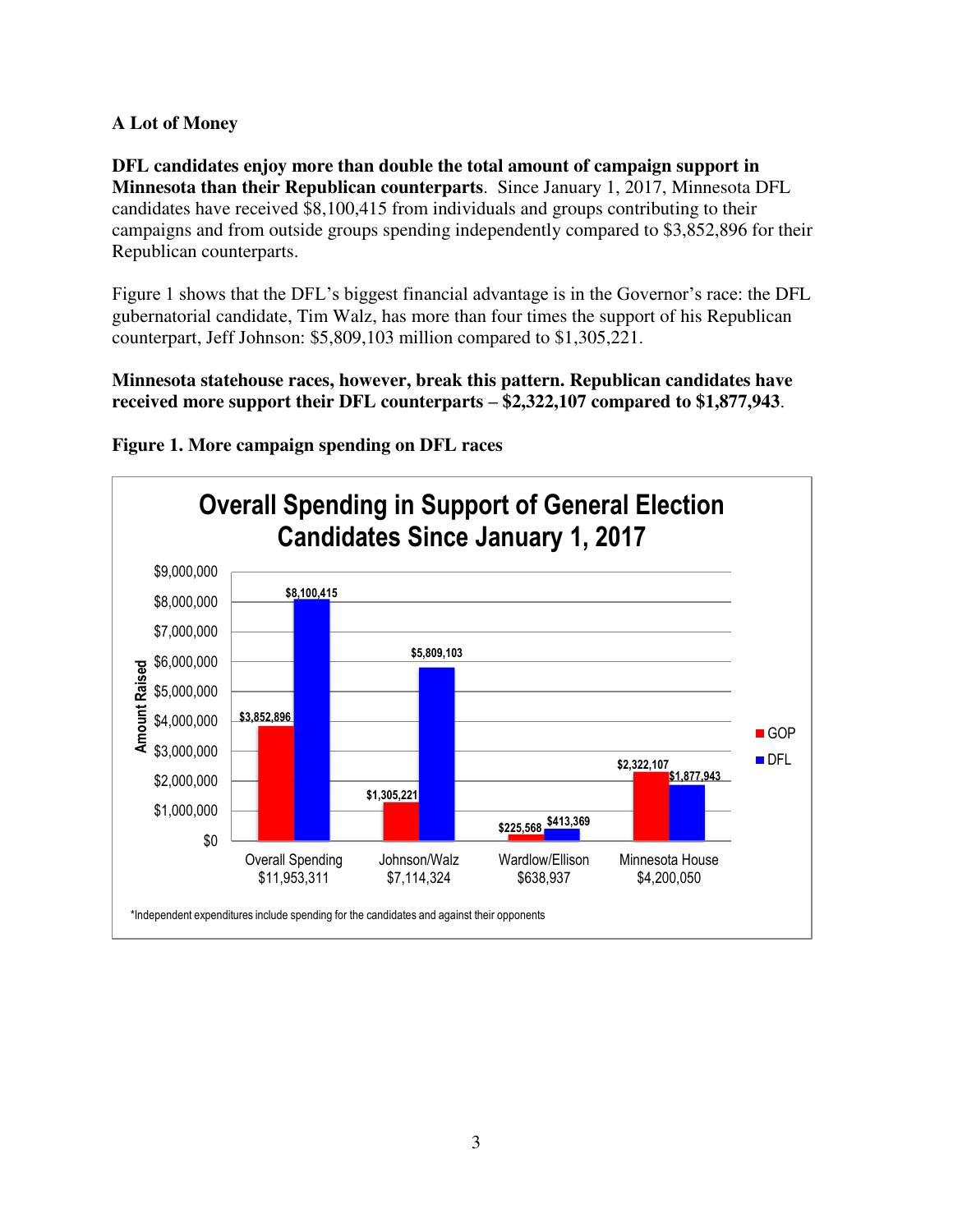## **Dark Money and Independent Expenditures**

Dark money is seeping into Minnesota elections.

The DFL party is winning the competition for the most independent expenditures. Independent groups spent \$3,522,046 to help DFL candidates who are competing in the general election – either spending for a DFL candidate or against a GOP opponent. By contrast, independent groups spent only \$1,168,779 to help GOP candidates who are competing in the general election (Figure 2).





[Note: Independent expenditures are not given directly to the candidates' campaigns, but rather are funds spent in support of or against candidates.]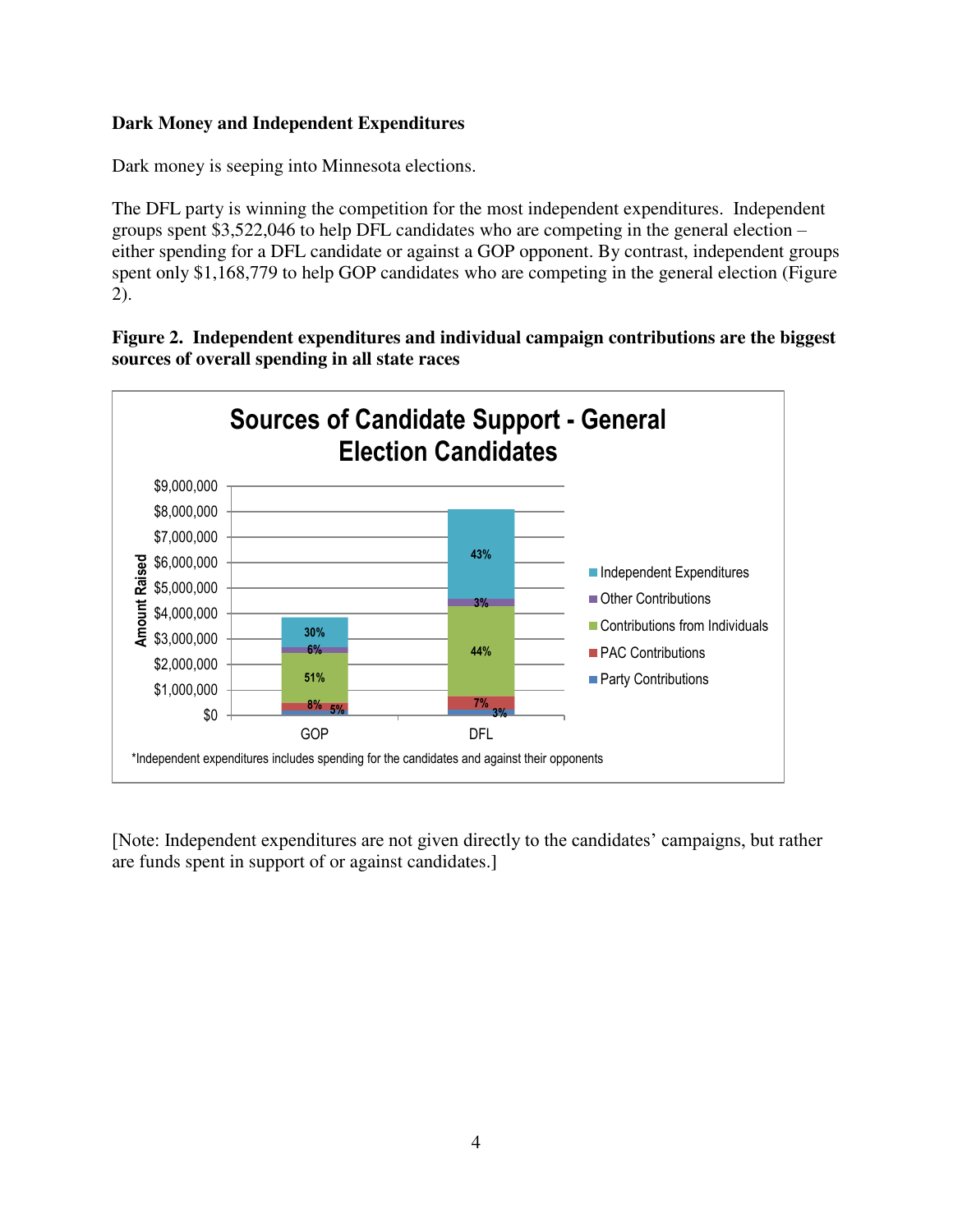It is difficult to track the sources of dark money. Figure 3 lists the biggest sources of independent expenditures among the 43 groups spending in Minnesota state races in 2018. Dark money comes from groups that do not disclose, or only partially disclose, their contributors, as is the case with some of these groups, according to followthemoney.org.

| Groups making independent expenditures                  |                    |
|---------------------------------------------------------|--------------------|
| <b>GOP</b>                                              | <b>Total Spent</b> |
| <b>Coalition of Minnesota Businesses</b>                | \$374,688          |
| Pro Jobs Majority                                       | \$222,253          |
| Freedom Club State PAC                                  | \$136,454          |
| MN Action Network IE PAC                                | \$50,000           |
| MN Jobs Coalition Legislative Fund                      | \$45,117           |
|                                                         |                    |
| <b>DFL</b>                                              |                    |
| Alliance for a Better Minnesota Action Fund             | \$1,406,587        |
| <b>MN Victory PAC</b>                                   | \$622,947          |
| Planned Parenthood of Minnesota Political Action Fund   | \$313,513          |
| <b>MN DFL State Central Committee</b>                   | \$293,864          |
| MN Association of Professional Employees Political Fund | \$137,500          |

### **Figure 3. Top groups making independent expenditures**

\*This does not include \$90,253 spent by Alliance for Jobs Political Action Committee against Tim Walz (to support Lori Swanson) prior to the primary.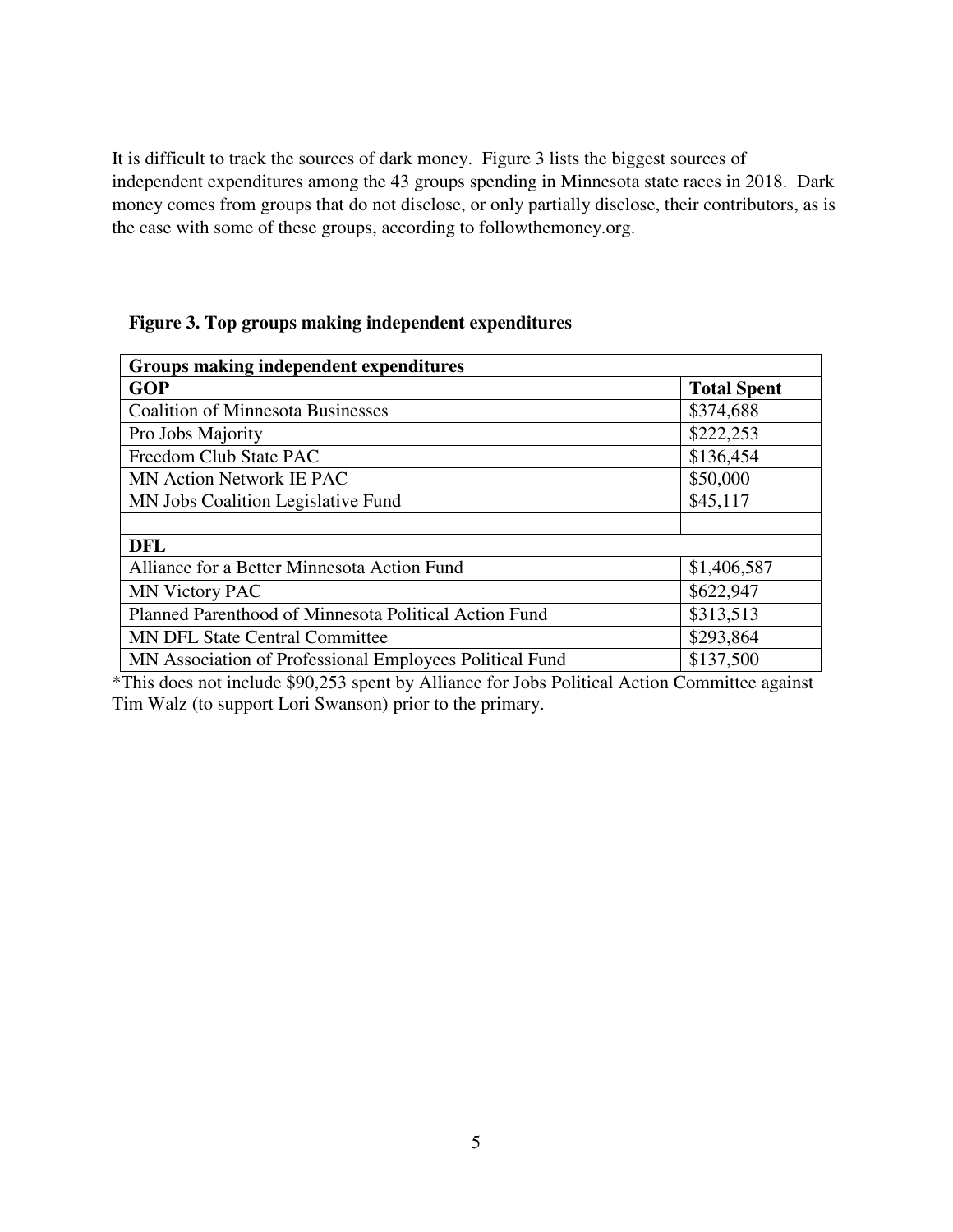Independent expenditures fuel Walz's advantage. Figure 4 shows that a bit more than half of campaign spending in support of Walz (54%) is by independent groups, whereas only 9% of Johnson's spending comes from this source. Walz has also raised more money from individual contributions -- (\$2,310,054, compared to Johnson's \$1,067,099).



**Figure 4. Walz has more support from all sources, especially independent expenditure groups**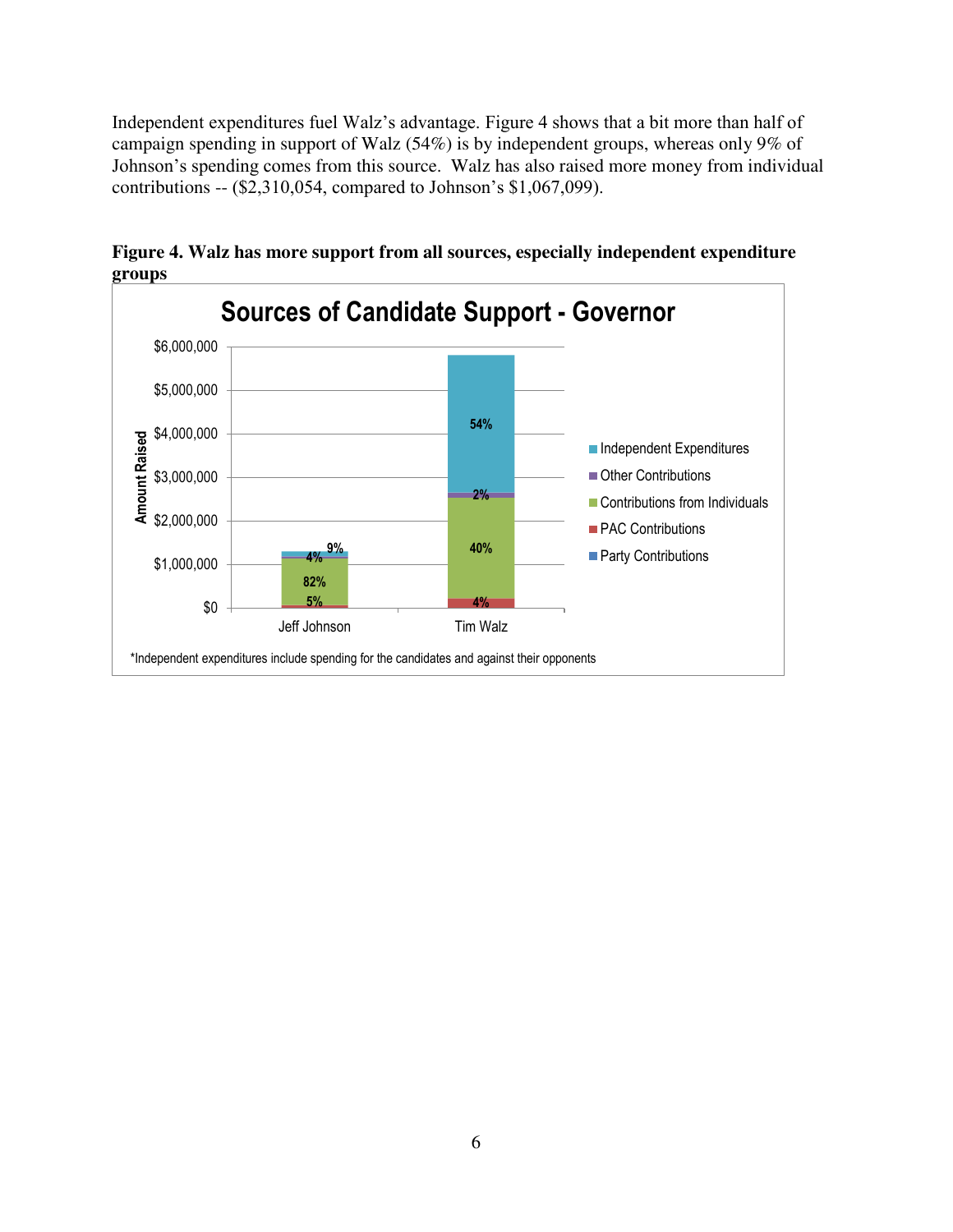**Republicans have an edge in independent expenditures in statehouse races, driving their overall edge in campaign support for legislative races**. Figure 5 shows that 45% of GOP statehouse spending originates from independent expenditures compared to 17% for the DFL. The top groups spending money for and against candidates in each party are listed above in Figure 3.



**Figure 5. Republicans raising more money for State House campaigns, with most coming from independent expenditures**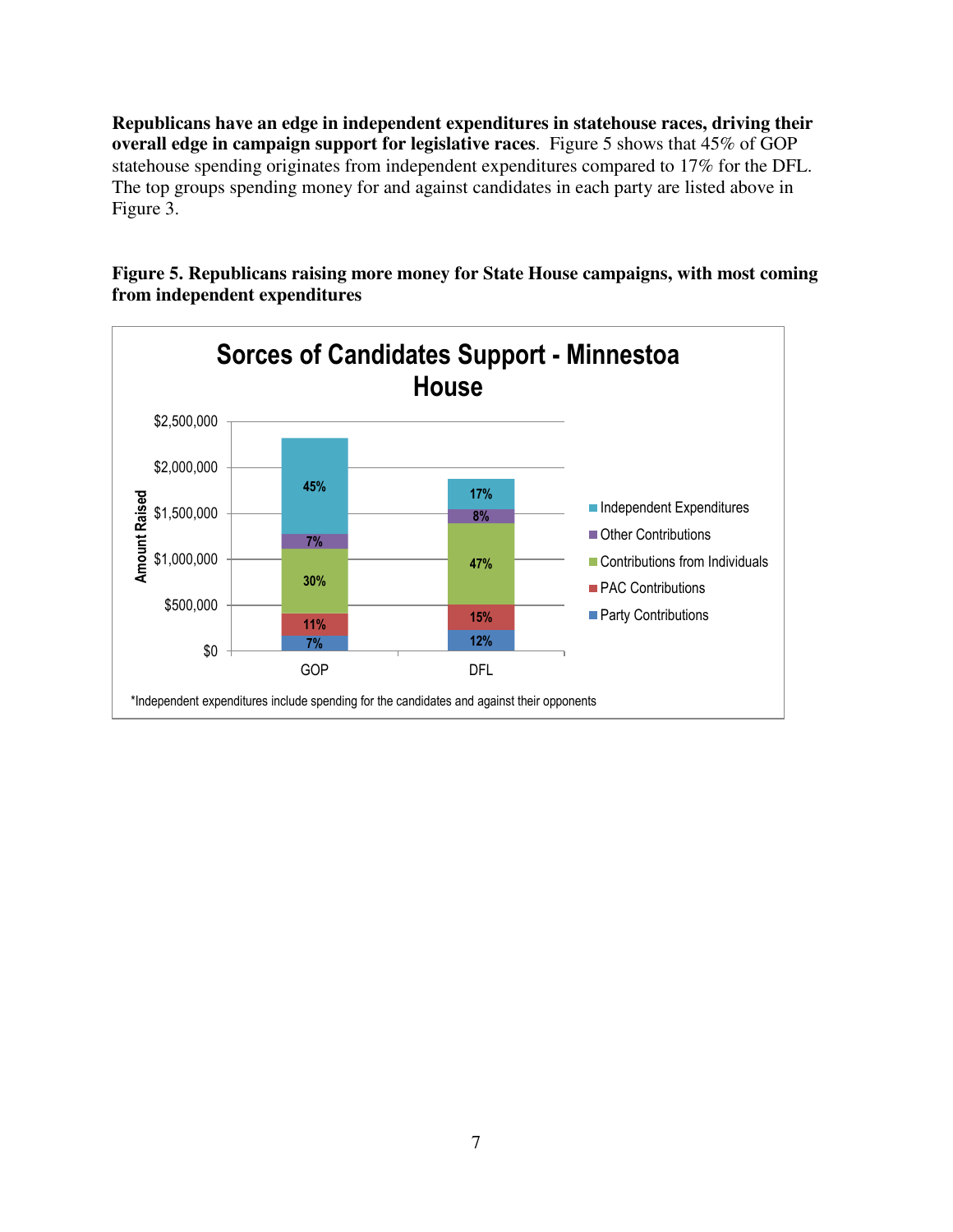**The Attorney General's race considerably lags, at this point, behind the other statewide races that we're tracking in terms of overall spending**. Since August 15, the Ellison campaign has raised \$137,820 and Wardlow has raised \$107,936 (excluding independent expenditures). Eighty percent or more of spending for Ellison and Wardlow originate from individual contributions.

The AG race does stand out, however, in one respect: **Nearly half of the spending by DFL candidate, Keith Ellison, comes from sources outside of Minnesota** (50% in Figure 6). By contrast, seven percent of contributions to Tim Walz and six percent of contributions to Jeff Johnson are from outside of Minnesota.

**Figure 6. Donations to Ellison draw evenly from in- and out-of-state sources, Wardlow mostly depends on in-states sources.** 

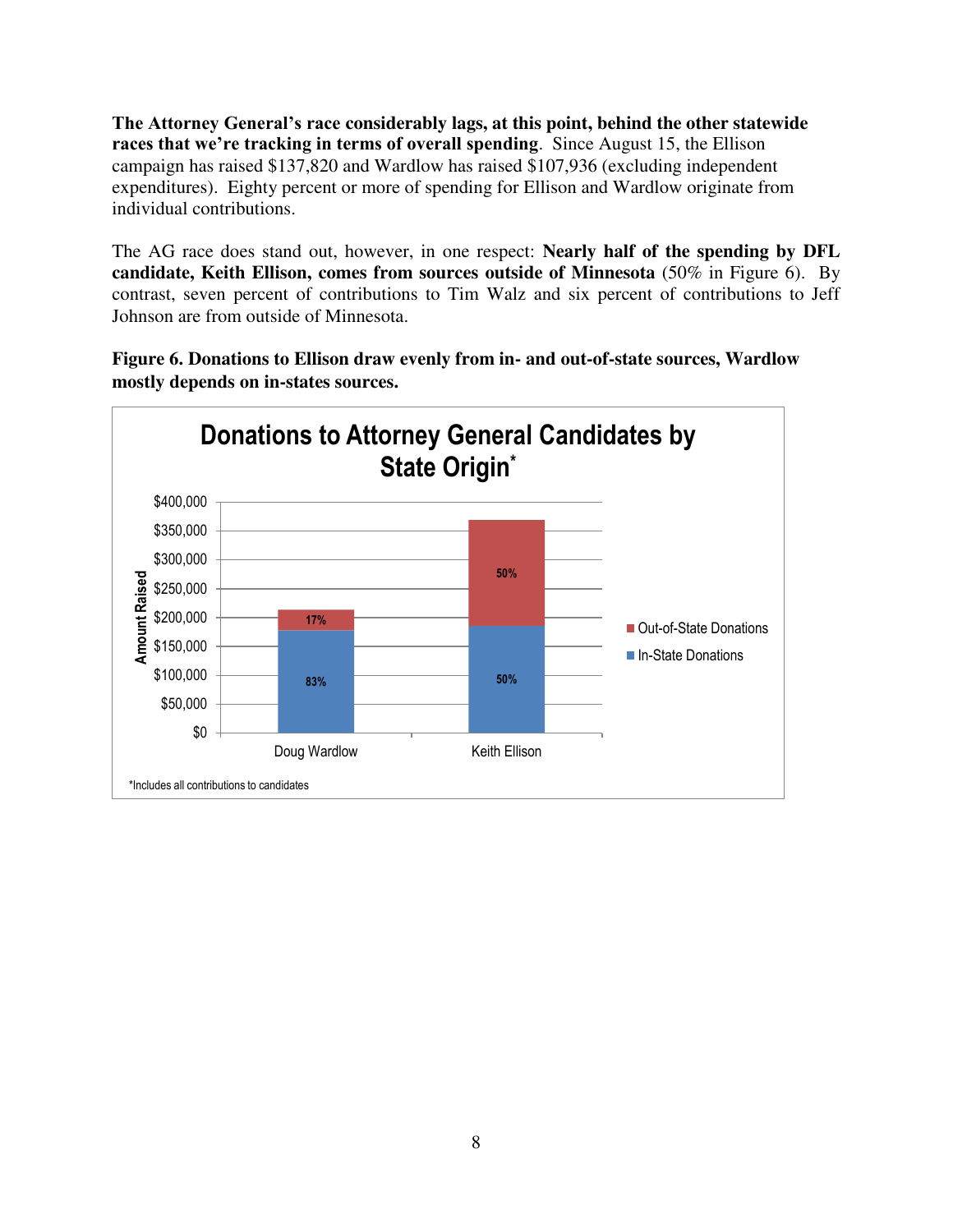### **Big Checks Dominate**

State candidates rely on big dollar contributions. Figure 7 shows that two-thirds or more of the money that Walz and Johnson receive from individual donors come from donors making contributions of more than \$500. Donors who give more than \$500 comprise 18% of Walz's donors and 23% of Johnson's donors.

**Figure 7. Most of Walz and Johnson's campaign coffers come from individual donations greater than \$500** 

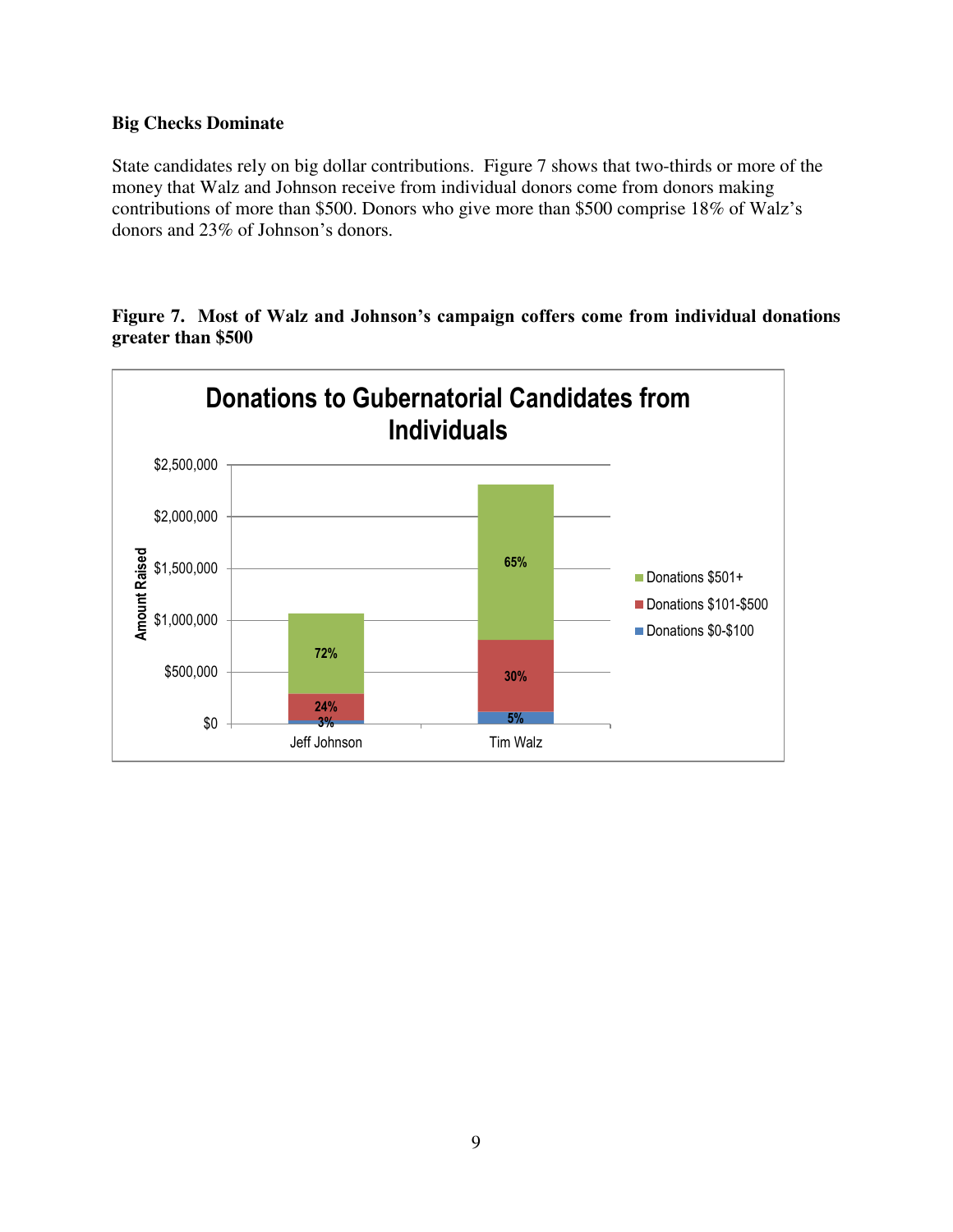Figure 8 shows that for Ellison, 65% of his total individual coffers are from donations above \$500, coming from 21% of his donors. For Wardlow, the 62% of his coffers comprised of donations of above \$500 come from 20% of his donors.

**Figure 8. Most of Ellison and Wardlow's campaign coffers come from individual contributions greater than \$500** 

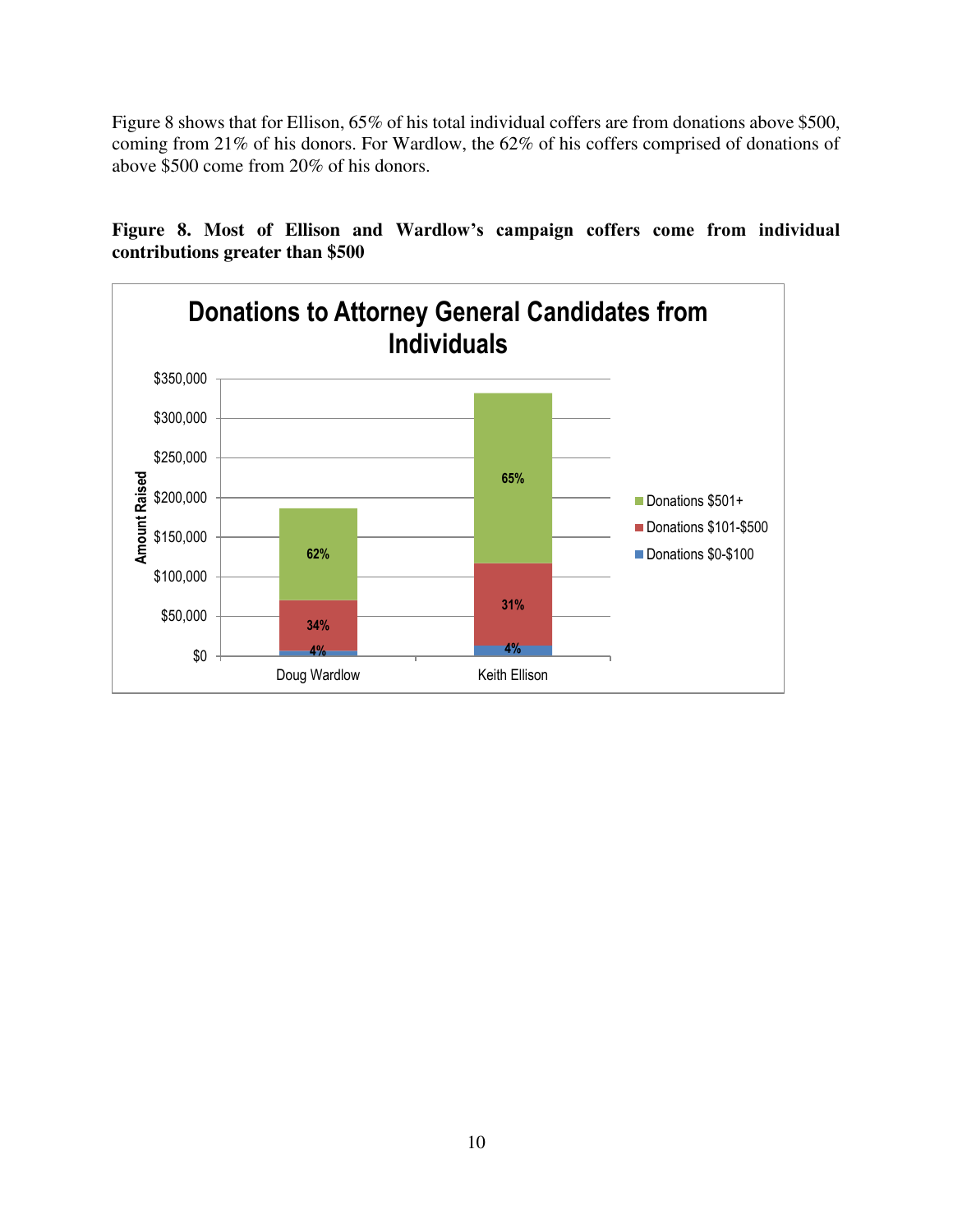Figure 9 shows that in local statehouse races, GOP candidates receive half of their funds from contributions of over \$500, whereas DFL donations of over \$500 comprise 40 percent of their total. DFL state house candidates' individual contributions of over \$500 come from 14% of their individual donors; 50% of Republican candidates' individual contributions come from 24% of their individual donors.

**Figure 9. Half of the money GOP State House candidates raise comes from checks greater than \$500, most of DFL money comes from donations between \$101 and \$500.**